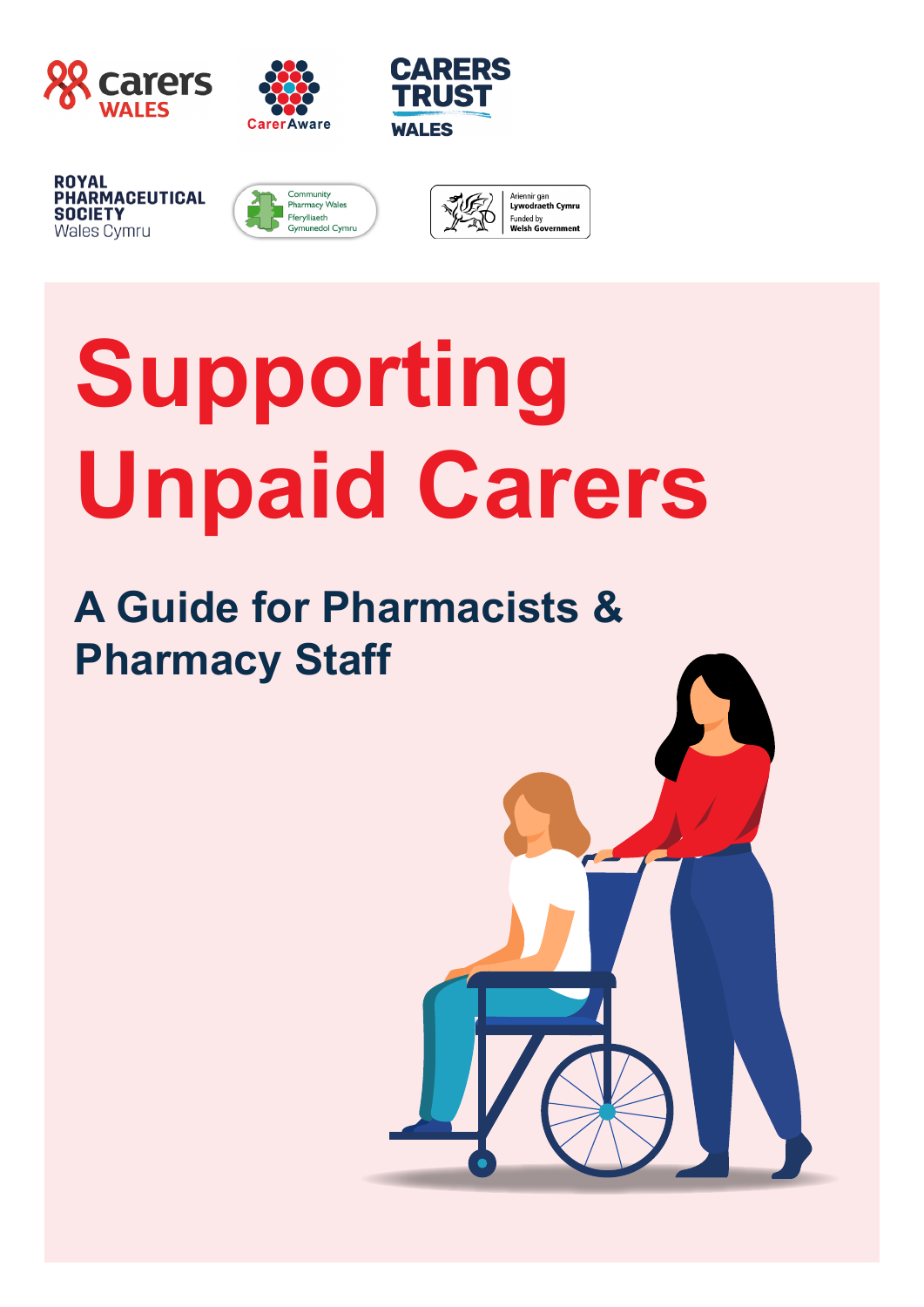### **aware Carer**

**Carers Trust Wales and Carers Wales are working in partnership to deliver a Welsh Government funded project called 'Carer Aware'. Together, we aim to transform the** recognition, respect and support unpaid carers receive in health and social care settings.

#### At the heart of our project is a commitment to coproduction which will involve and empower carers through the delivery of our partnership work.

The project has 3 main aims:

- To empower carers to engage within healthcare settings by creating co-produced training sessions and resources for healthcare professionals to ensure they are more able to identify, support and work in partnership with carers
- To work with carers and social workers to co-produce good social care practice principles and support more social workers and social work staff to be Carer Aware
- To promote carers' rights, skills and support needs across Wales, through directed media campaigns and third sector events

The project is supported by an expert Advisory Board comprising carers and representatives from NHS Confederation Wales and Social Care Wales





© Carer Aware is a Welsh Government funded partnership project led by Carers Trust Wales and Carers Wales

**Carers Trust Wales** is part of Carers Trust is a registered charity in England and Wales  $(1145181)$  and in Scotland (SC042870). Registered as a company limited by quarantee in England and Wales No. 7697170. Registered office: Carers Trust. Unit 101, 164-180 Union Street. London SE1 0LH.

**Carers Wales** is a part of Carers UK, a charity registered in England and Wales (246329) and in Scotland (SC039307) and a company limited by quarantee registered in England and Wales (864097). Registered office: Carers UK, 20 Great Dover Street, London SE1 4LX.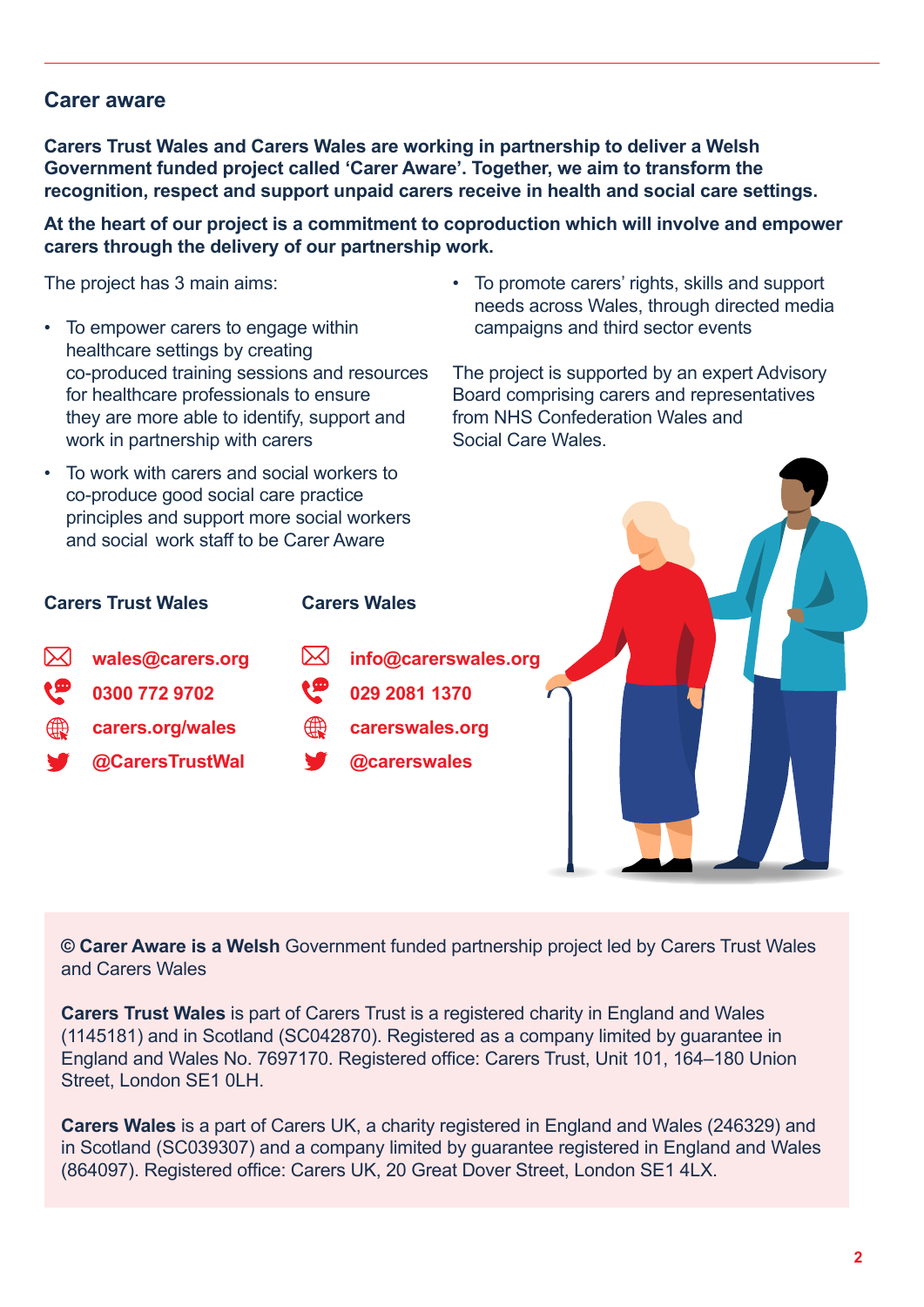# **Introduction**

This booklet is for pharmacists and pharmacy staff to support growing understanding of the challenges people with caring responsibilities face and how they can best be supported in a pharmacy environment. This covers adult carers, there is a separate booklet that covers voung carers under 18 years old.

Other resources that will be useful alongside this booklet are:

- An animation about how to support carers who are accessing pharmacy services
- A checklist poster to be displayed in staff areas within pharmacies
- A poster for carers designed to be displayed in pharmacies
- A booklet about how best to support young carers (under 18) in a pharmacy context, which explains the Young Carers ID card
- Training sessions, live & recorded

carers.org/carer-aware-project

carers.org/YCID

## **Who are carers?**

This booklet is about unpaid carers. Paid workers in the social care sector sometimes have job titles or refer to themselves using the term carer, so it may be necessary to clarify with the person involved.

A carer is anyone who cares, unpaid, for a friend or family member who due to illness, disability, a mental health condition or an addiction cannot cope without their support,

- Carers can be any age and may be juggling caring with work or education
- They may be providing care 24 hrs/day or just a few hours per week
- Some carers look after more than one person

Some people may not think of themselves as a carer, they may simply say they help out or

help look after someone. Please use whatever description the carer prefers or identifies with

The 2011 Census identified 370,000 carers in Wales. Recent research by Carers Wales found that this increased to 638,000 during the pandemic. 3 in 5 of us will become carers at some point in

# **What do carers do?**

#### Carers undertake a range of activities which might include:

- Cooking, cleaning and other domestic tasks
- Emotional support
- Manual handling and physical support of others (sometimes including personal care)
- Storing and giving medicines
- Managing family finances

Fug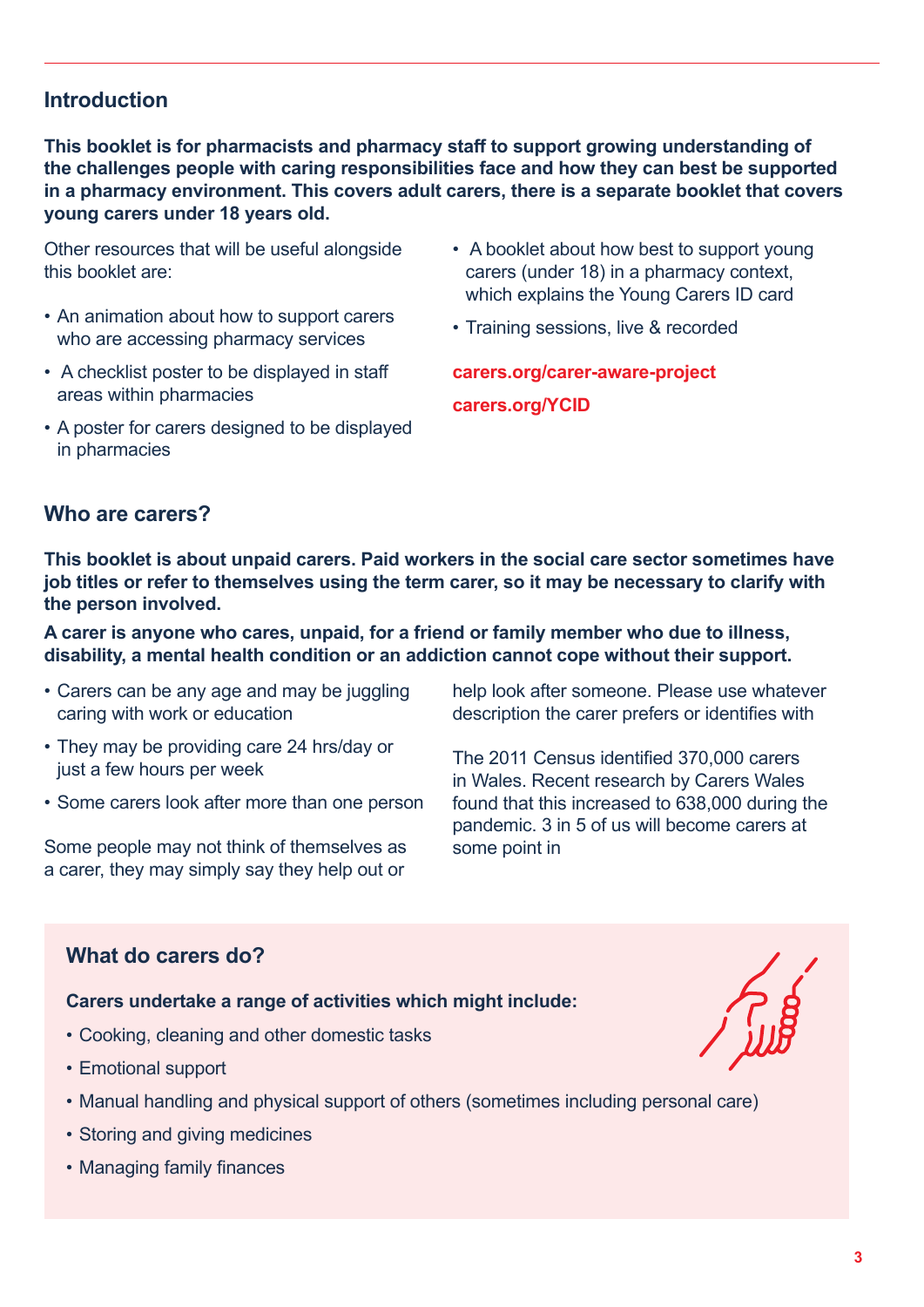# **rights' Carers**

### The Social Services and Well-Being (Wales) Act 2014 gives the same rights to carers as to people who require care:

- keep healthy and stay free from abuse, harm or neglect
- have access to a social life and a safe and secure home
- have access to employment, education & training
- have the chance to enjoy taking part or watching sport
- be a valued part of community life
- have positive relationships with friends and family

Carers do not have to live with the person they care for, or care for a minimum number of hours to be considered a carer

If a local authority believes that a carer may have a need for support they have a duty to offer a Carers Needs Assessment and to meet any eligible needs for support identified through it. This duty includes a focus on prevention and access to Information, Advice & Assistance at any point in the caring journey, with or without a Carers Needs Assessment.



If a carer believes that they have needs that aren't being met they can get in touch with their local authority to request an assessment.

# How can pharmacists and pharmacy staff help?

Pharmacies are in a unique position to identify carers. Local pharmacies are at the heart of the community and pharmacists and pharmacy staff often develop supportive relationships with regular customers.

#### **Community pharmacies already provide a range of vital advice and healthcare services for existing carers, but can also play a role in:**

- Identifying who might be a carer (even if they wouldn't describe themselves as such)
- Ensuring carers are aware of their right to a Carers Needs Assessment
- Advising carers of other locally available support, e.g. local charities & carer centres
- Encouraging carers to tell other professionals about their caring role, including their GP. their employer or teacher/lecturer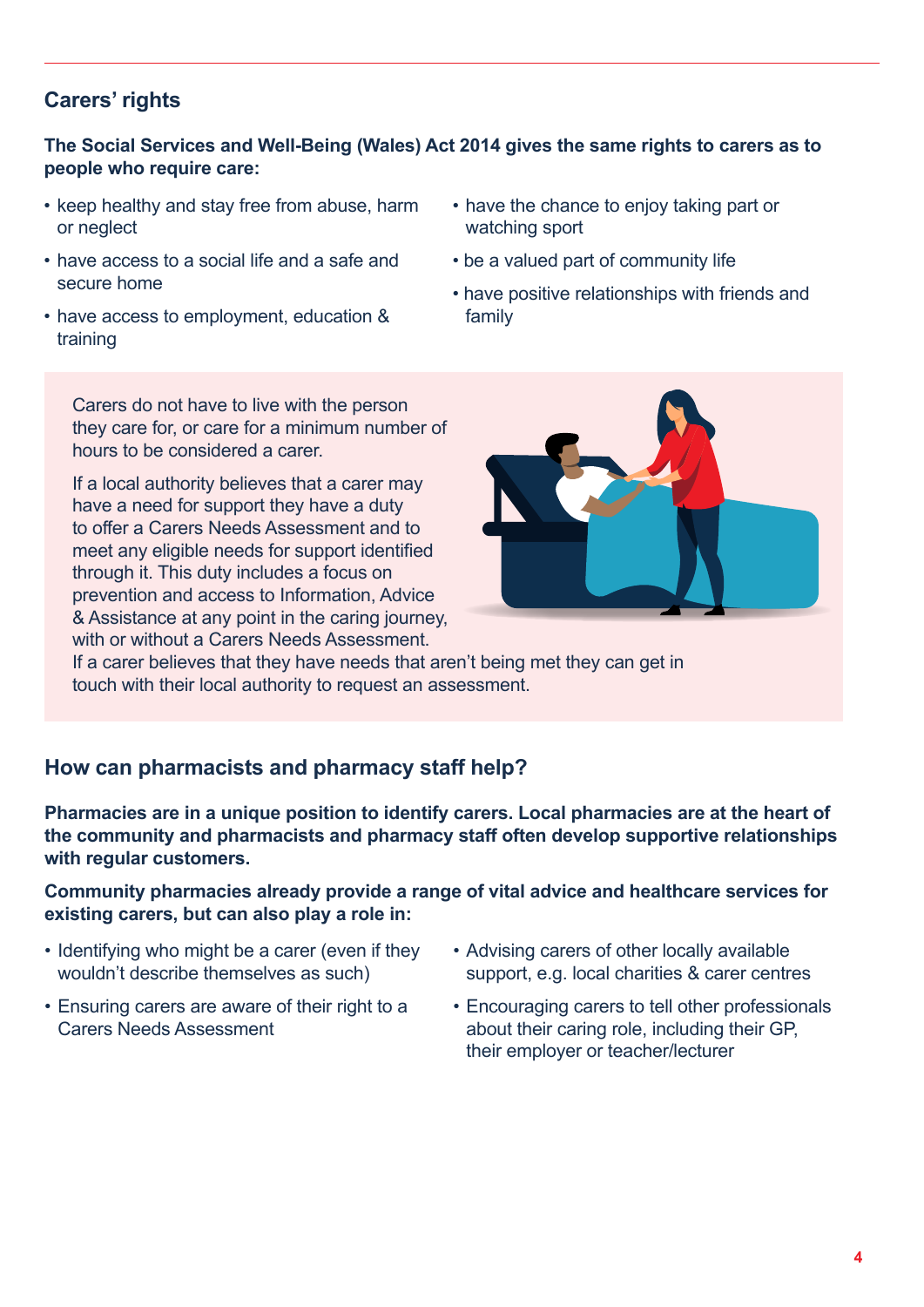# **Checklist**

If you have identified a carer or a patient who is supported by a carer log this information on your patient medical record (PMR) for vourself and your colleagues. Where possible obtain contact details of the carer for any queries.

Let carers and those they care for know about all of the services that may help them:

- Multi-compartment compliance aids (MCAs) (where they are clinically appropriate for the cared-for person following an assessment with the Pharmacist)
- Prescription delivery if available
- Discharge Medicines Review Service
- Flu vaccine
- Common Ailments Service
- And any other services provided by the pharmacy

If new medications are being collected make sure you proactively offer carers the opportunity to ask any questions they might have. This is especially important for young carers who may be nervous to ask

Ensure you are familiar with the letter from the Chief Pharmaceutical Officer for Wales entitled Dispensing Medicines to Young Carers, dated 11/11/13. (Please contact Carers Trust Wales if you (ed a copy of the letter.)

Consider appointing a "Carers Lead" or "Carers Champion" to take responsibility for making sure your pharmacy is Carer Aware and that your policies and procedures recognise and support the challenges facing unpaid carers.

From te care awareness in your pharmacy by displaying posters and relevant information from the Carer Aware project Carer Aware Project - Carers Trust & local services (contact Carers Wales or Carers Trust Wales for advice on local services).

. Get in touch with your local carers service and the Carers Lead in your local health board. Many local services will provide training, resources or outreach support to work either with your staff or directly with your patients with caring responsibilities.

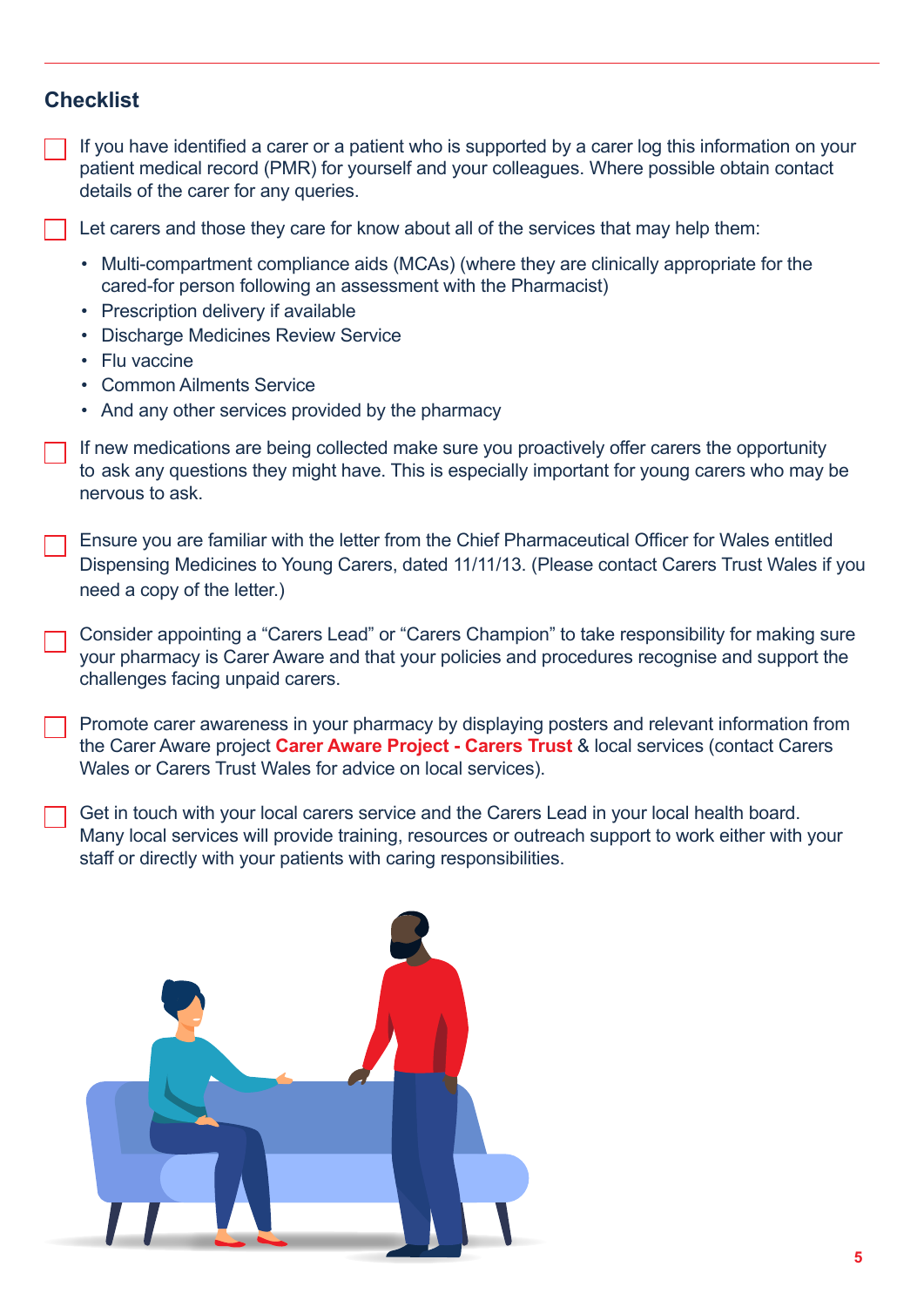# **Contacts for local authorities**

**Social Services Information, Advice & Assistance Helplines** 

Isle of Anglesey County Council: **752752 01248** 

Blaenau Gwent County Borough Council: **315700 01495**

Bridgend County Borough Council: **642279 01656**

Caerphilly County Borough Council: **2500 100 0808**

Cardiff City Council: **2087 2087 029**

Carmarthenshire County Council - Delta Wellbeing: **0300 333 2222** (24hrs)

Ceredigion County Council: **574000 01545**

Conwy County Borough Council: **1111 456 0300**

Denbighshire County Council: **1000 456 0300**

Flintshire County Council: **858858 03000**

Gwynedd Council:

- **Llŷn area: 01758 704099**
- **Caernarfon area: 01286 679099**
- **Bangor area: 01248 363240**
- Eifionydd and Meirionnydd North: 01766 510300 South Meirionnydd: 01341 424 572

Merthyr Tydfil County Borough Council: **725000 01685**

Monmouthshire County Council: **644644 01633**

Neath Port Talbot Council: **686802 01639**

Newport City Council: **656656 01633**

Pembrokeshire County Council: **764551 01437**

Powys County Council: **823800 01597**

Rhondda Cynon Taf County Borough Council: **425003 01443**

Swansea Council: **653344 01792**

Torfaen County Borough Council: **762200 01495**

Vale of Glamorgan Council: **700111 01446**

Wrexham County Borough Council: **292066 01978**

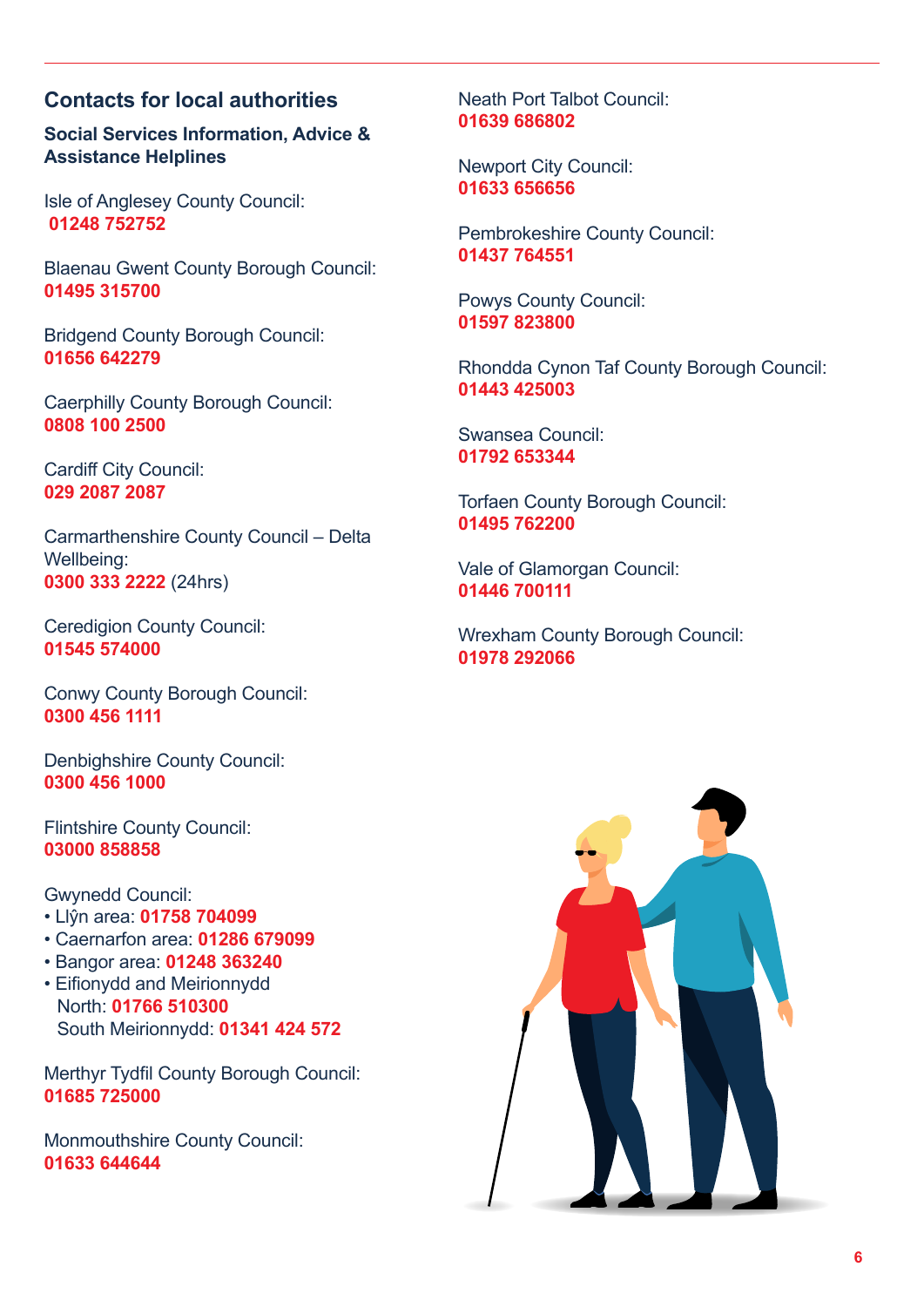# **Contacts**

**Carers Wales: Provides advice and information to carers and Carers** the professionals who support carers. Advice line - Monday and Tuesday: 0808 808 7777 www.carersuk.org/wales

**Carers Trust Wales: Committed to improving support and services** for unpaid carers. **9702 772 0300** www.carers.org/country/carers-trust-wales-cymru

All Wales Forum: Provides a national voice to empower parents and carers of people with learning disabilities.  **1120 2081 029** www.allwalesforum.org.uk

**Children's Commissioner for Wales: Protects and promotes** the rights of children throughout Wales.  **765600 01792** www.childcomwales.org.uk

Age Cymru: Information and advice for matters affecting over 50's in Wales.  **444 223 08000** www.agecymru.org.uk/advice

Older People's Commissioner for Wales: Protects and promotes the rights of older people throughout Wales. 03442 640670 / 02920 445030 www.olderpeoplewales.com